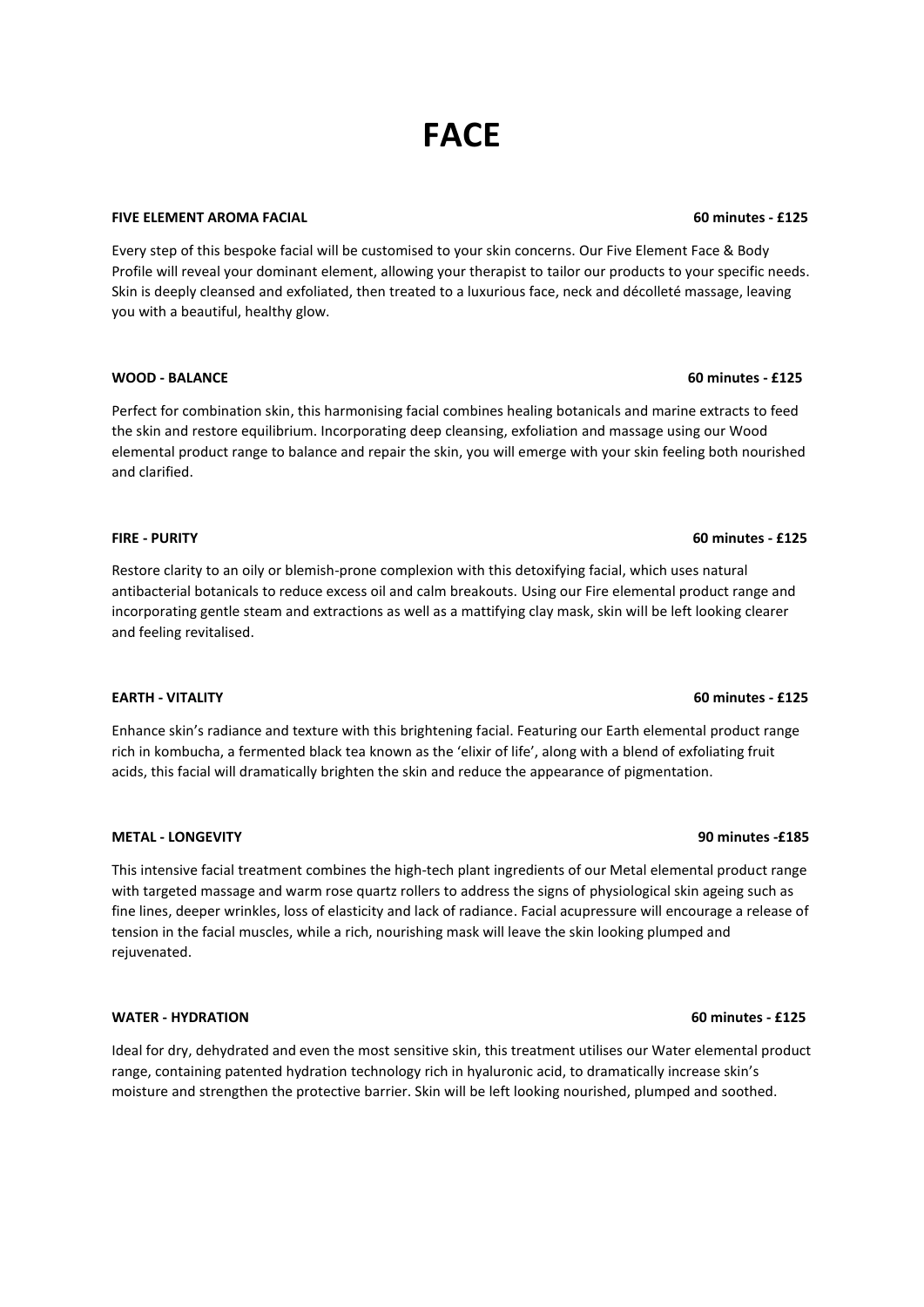## **BODY**

### **FIVE ELEMENT AROMA MASSAGE 60 minutes - £125 / 90 minutes - £185**

This treatment combines the use of therapeutic essential oils with warm steam towels, heated stones and a skilful blend of eastern and western massage techniques to deliver the ultimate massage experience. Our Five Element Face & Body Profile will reveal your dominant element, allowing your therapist to select the most beneficial oil blend for you, ensuring a truly bespoke treatment.

### **HO-LEAF AND ROSEMARY MUSCLE MELT 60 - £130 minutes / 90 minutes - £195**

Combining the stimulating essential oils of ho leaf, lemongrass, nutmeg and rosemary with deep massage, this targeted treatment will help to unravel tension in sore, tight muscles and will encourage post-workout muscle recovery. Incorporating hot stones and a warm steam towel to the back, this treatment is highly recommended for anyone suffering from chronic stress or deep-seated tension.

### **PRE-NATAL WELLBEING MASSAGE 60 minutes- £130**

A massage developed specifically to address the body's needs during pregnancy, this treatment is the perfect remedy to ease any pregnancy-related aches and pains, help reduce fluid retention and promote a state of calm and relaxation. The Pre-Natal Wellbeing massage is a must for any mother-to-be after their first trimester.

### **BESPOKE FIVE ELEMENT BODY SCRUB 45 minutes - £95**

Reveal silky soft skin with this aromatherapy exfoliation experience. Himalayan mineral salts are blended with your chosen Five Element Oil to buff away dry skin cells and an application of aromatic hydrating body cream deeply nourishes the skin.

### **DETOX BOOSTER BODY WRAP** 90 minutes - **£190**

A detoxifying treatment designed to reduce fluid retention, stimulate circulation and shift toxins. An invigorating body scrub buffs away dry skin cells, before a purifying warm clay is applied to the entire body. An energising massage using an oil rich in grapefruit and juniper berry will help to flush out toxins, leaving you feeling purified and uplifted.